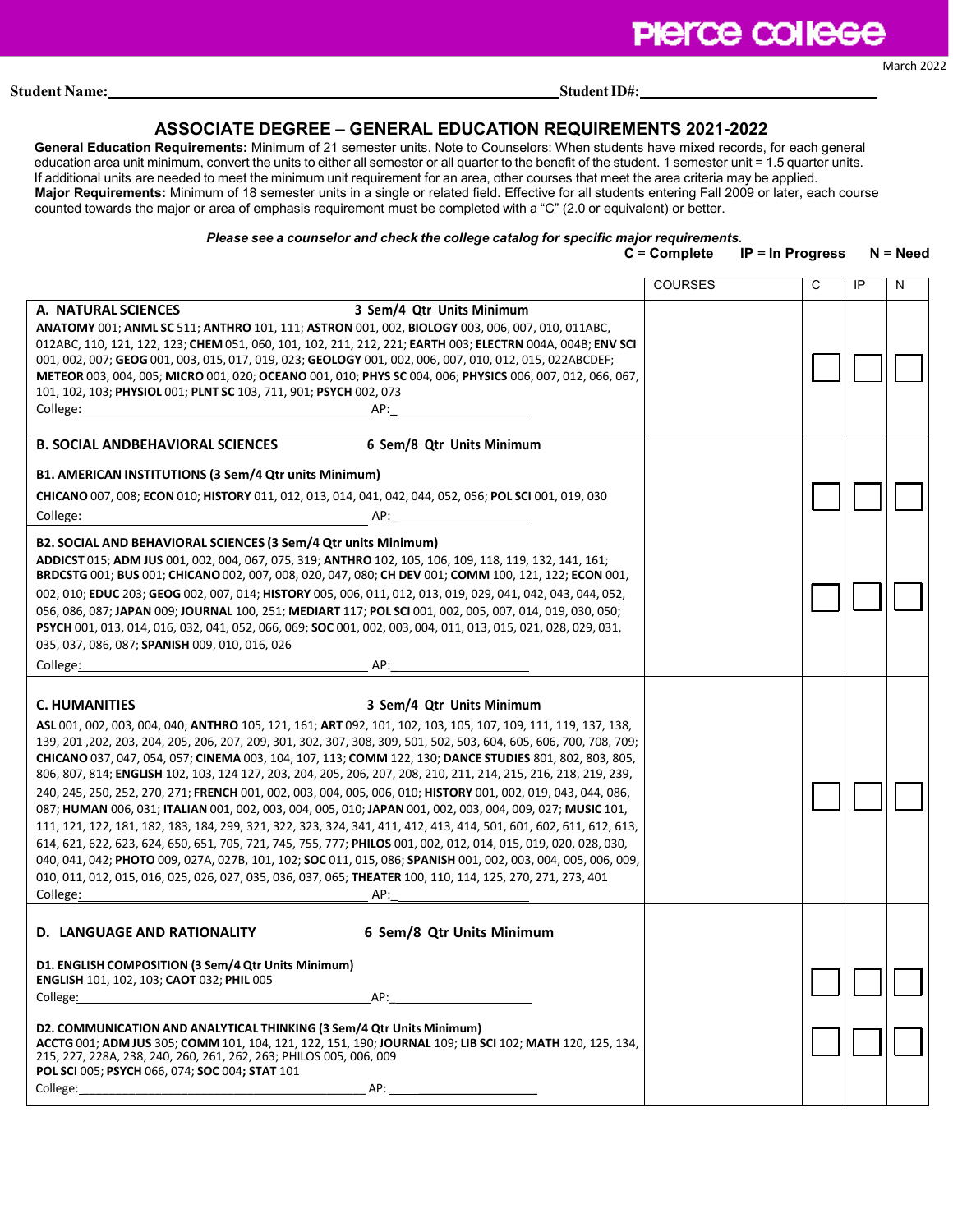|                                                                                                                                | <b>COURSES</b> | C | IP | N |
|--------------------------------------------------------------------------------------------------------------------------------|----------------|---|----|---|
| 3 Sem/4 Qtr Units Minimum<br>E. HEALTH AND KINESIOLOGY                                                                         |                |   |    |   |
| Area E1 and 2 shall be waived for students who complete a degree in Nursing, a Public Service Academy or Military              |                |   |    |   |
| service verifying at least 181 days of active duty or a DD-214 indicating a minimum of 181 days of active duty per AP<br>4100. |                |   |    |   |
| Between 0.5 - 3 units may be waived for E1 and/or E2 for units with for majors over 39 units per AP 4100.                      |                |   |    |   |
| However, degree major units cannot be double counted to meet LA Pierce GE area. See chart below.                               |                |   |    |   |
|                                                                                                                                |                |   |    |   |
| E1. HEALTH EDUCATION (one course minimum)<br><b>HEALTH 002, 007, 008, 011, 043</b>                                             |                |   |    |   |
| College:                                                                                                                       |                |   |    |   |
|                                                                                                                                |                |   |    |   |
| <b>E2. ONE ACTIVITY COURSE (1 Unit Minimum)</b>                                                                                |                |   |    |   |
| ANML SC 623; DANCEST 301, 452, 801, 802, 806, 807, 814, 815, 820, 821, 822, 826; DANCETQ 101, 111, 121,                        |                |   |    |   |
| 141, 535, 536, 570, 571, 572, 573; DNCESPC 171, 331, 441, 442, 491, 492; HEALTH 002; Any 200 level or higher                   |                |   |    |   |
| DANCEST, DANCETQ, DNCESPC, KIN or KIN ATH activity course.                                                                     |                |   |    |   |
| College:                                                                                                                       |                |   |    |   |
| Competency Met Eng: Course<br>Math: Course<br>Test                                                                             |                |   |    |   |

# **AP 4100 Graduation Requirements for Degrees and Certificates**

**Reference:** Title 5 Sections 55060 et seq.

# **Associate Degree Requirements**

# **Unit Requirement**

A minimum of 60 semester units of course credit in a selected curriculum with at least 18 semester units of study in a major or area of emphasis and at least 18 semester units of study in general education.

Associate Degrees for Transfer, as defined in Education Code Section 66746, must be aligned with transfer model curricula as approved by the Chancellor of the California Community Colleges and must require 60 semester units for completion, with at least 18 units of study in a major/area of emphasis and completion of the Intersegmental General Education Transfer Curriculum (IGETC), the California State University General Education Breadth Requirements (CSU GE-Breadth Plan) or their variations as required for approval by the California Community Colleges Chancellor's Office.

# **Residency Requirement**

Students must complete no fewer than 12 units at the college conferring the degree.

Exceptions to residency: The College President or designee may grant exceptions to residency to alleviate injustice or undue hardship upon review of student petition per established college protocol.

# **Scholarship Requirement**

Local Associate Degrees: A "C" (2.0) cumulative grade point average or better in all degree applicable coursework in the curriculum upon which the degree is based including external degree applicable coursework used to meet degree requirements. When calculating the cumulative grade point average only include external coursework if it is being applied to satisfy a degree requirement (major, general education, elective).

Associate Degrees for Transfer: A "C" (2.0) cumulative grade point average in all CSU transferable coursework upon which the degree is based including external CSU transferable coursework used to meet degree requirements. When calculating the cumulative grade point average only include external coursework if it is being applied to satisfy a degree requirement (major, general education, elective).

Effective for all students admitted for the Fall 2009 term or any term thereafter, each course counted toward the major requirements must be completed with a grade of "C" or better or a "P" if the course is taken on a "pass-no pass" basis.

#### **Competency Requirement**

Students must satisfy the requirements for meeting competency in written expression and mathematics. Through the collegial consultation process, the Chancellor, acting on behalf of the Board of Trustees, shall rely primarily upon the recommendation of the District Academic Senate, to establish procedures for determining competency.

I. The competency requirements for the Associate of Arts (AA) and Associate of Science (AS) Degrees are met by the following criteria:

#### a. **Mathematics Competency**

The competency requirement in mathematics for the Associate Degree may be met by completion of any of the following:

i. Verification of passing with a grade of C or P or higher any course from a California Community College Chancellor's Office (CCCCO) Course Basic (CB) Code of "One Level Below Transfer" or higher with a TOP code beginning with 17.

LA Pierce Courses: MATH 120, MATH 125, MATH 134, MATH 228A

Other Courses in the District\*: Math 121 Elementary Geometry for College Students (H, M, V), Math 122 Intermediate Algebra for Statistics (S, V, W), Math 123C Elementary and Intermediate Algebra III (M), Math 137 Pre-Statistics Algebra (M, H, T, E), Math 190 Algebra for STEM Majors(C), STAT 100 (V)

\*There are more courses that have been archived but this is a list of active courses.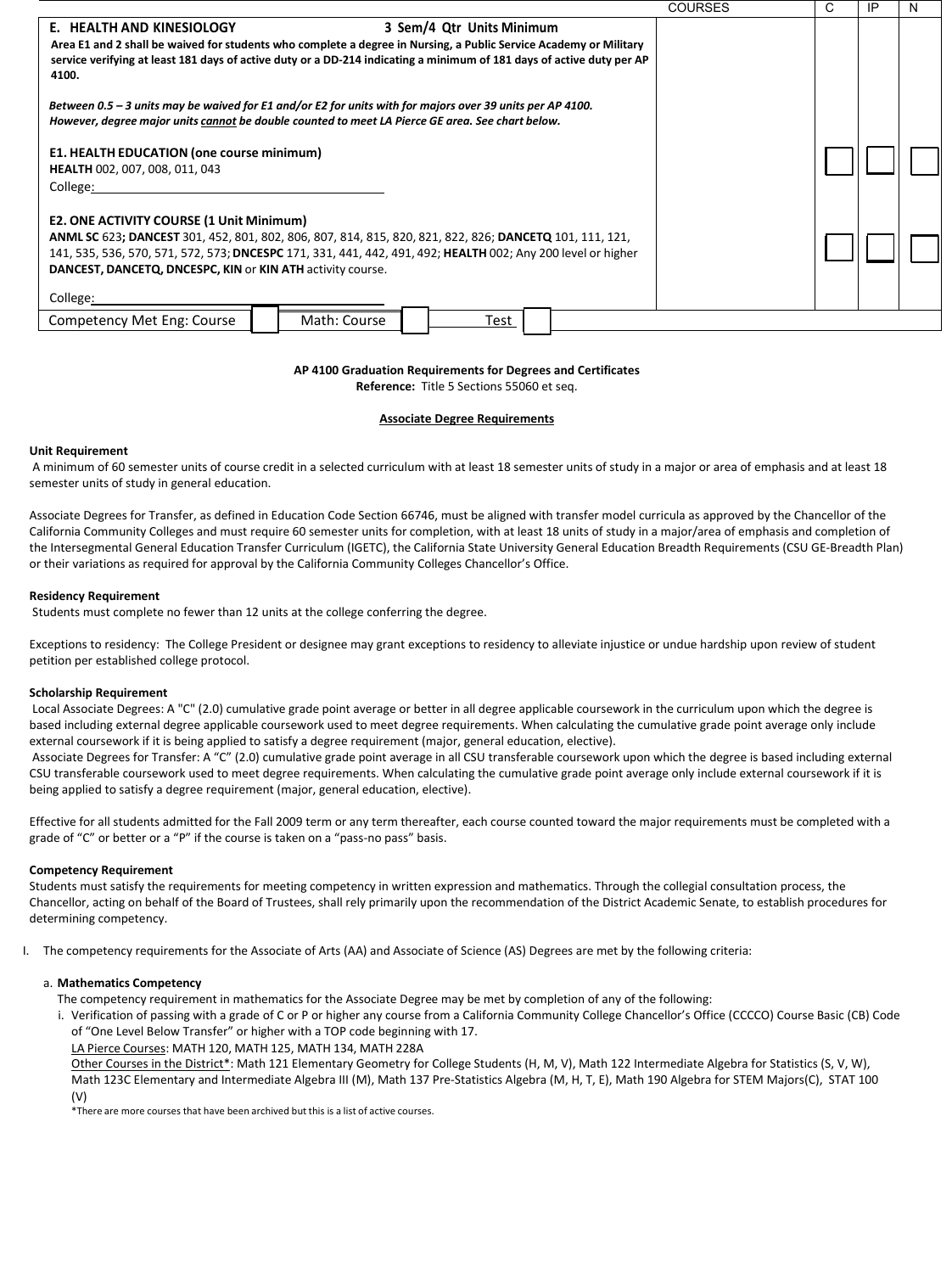ii. Verification of passing with a grade of C- or higher, or Credit/Pass/Satisfactory if equivalent to a grade of C- or higher per sending institution's transcript key, a mathematics course at or above the level of the course typically known as Intermediate Algebra or the equivalent from any United States regionally accredited secondary or post- secondary institution.

College course: one semester of Intermediate Algebra, or equivalent or higher with a grade of C-or higher.

High school course: one year of Intermediate Algebra or equivalent or higher with a grade of C-or higher in the second semester.

- iii. Verification of passing with a grade of C or P or higher a California Community College course that meets the California State University General Education Breadth (CSUGE Breadth) requirement in Area B4: Mathematics/Quantitative Reasoning and/or the Intersegmental General Education Transfer Curriculum (IGETC) in Area 2A: Mathematical Concepts and Quantitative Reasoning.
- iv. Achieving a satisfactory score (using a DAS-approved scoring-method) on a DAS-approved District Mathematics Competency Examination.
- v. Achieving a satisfactory score on an external examination (such as, but not limited to an Advanced Placement Exam) as specified in LACCD Administrative Procedures.

# b. **Written Expression Competency**

- The competency requirement in written expression for the Associate Degree may be met by completion of any of the following:
- i. Verification of passing with a grade of C or P or higher Freshman Composition from any California Community College or the equivalent from any United States regionally accredited institution with a grade of C- or higher, or Credit/Pass/Satisfactory if equivalent to a grade of C- or higher per the sending institution's transcript key.
- ii. Verification of passing with a grade of C or P or higher a California Community College course that meets the California State University General Education Breadth (CSUGE Breadth) requirement in Area A2: Written Communication and/or the Intersegmental General Education Transfer Curriculum (IGETC) in Area 1A: English Composition.
- iii. Achieving a satisfactory score on an external examination (such as, but not limited to an Advanced Placement Exam) as specified in LACCD Administrative Procedures.
- c. Students who maintain continuous catalog rights as defined in this administrative procedure may satisfy competency according to the requirements stated in college catalogs.
- d. The District Curriculum Committee shall establish whether the course meets the competency requirement as established in this administrative procedure.

# **LA Pierce GE Area E Waivers**

1. Area E shall be waived for students who complete a degree in Nursing.

- 2. Area E shall be waived for students who have completed a Public Service Academy training as determined by local college protocol.
- 3. Area E shall be satisfied with credit for military service:
	- a. Military Personnel on Active Duty: documentation must verify at least 181 days of active duty
	- b. Former Military Personnel currently NOT on Active Duty: Active Duty documentation (DD 214) must indicate student's length of service, which must include 181 days of active duty
- 4. For other "high-unit" degrees, the number of units in Area E (E1 and/or E2) specified below shall be waived:

| Degree major/area of emphasis total units | Units in LACCD Area E (E1 and/or E2) |
|-------------------------------------------|--------------------------------------|
| that cannot be double-counted to meet     | that shall be waived:                |
| LACCD GE areas:                           |                                      |
| 39.5                                      | 0.5                                  |
| 40.0                                      | 1.0                                  |
| 40.5                                      | 1.5                                  |
| 41.0                                      | 2.0                                  |
| 41.5                                      | 2.5                                  |
| 42.0 or greater                           | 3.0                                  |

#### **High Unit majors that qualify for this waiver include:**

Automotive Service Technology AS (46-47 units) CAOT: General Administrative AA (41 units) CAOT: Legal Office Procedures AA (40 units) Programming for Computer Science As (40-42 units; check Math for D2 doesn't double count)

#### **The following high unit majors can waive Area E1 and/or E2 if a different course is taken to satisfy the LA Pierce GE requirement indicated below in order to**

**not double count units:** Accounting AA for Area B2 and D2 Addiction Studies AA Area B1 and B2 Agriculture AS for Area A General Business AA for Area B2 and D2 Management and Supervision AA for Area B2 and D2 Marketing AA for Area B2 and D2 Painting AA for Area C Pre-Veterinary AS for Area A and D2 Veterinary Technology AS for Area A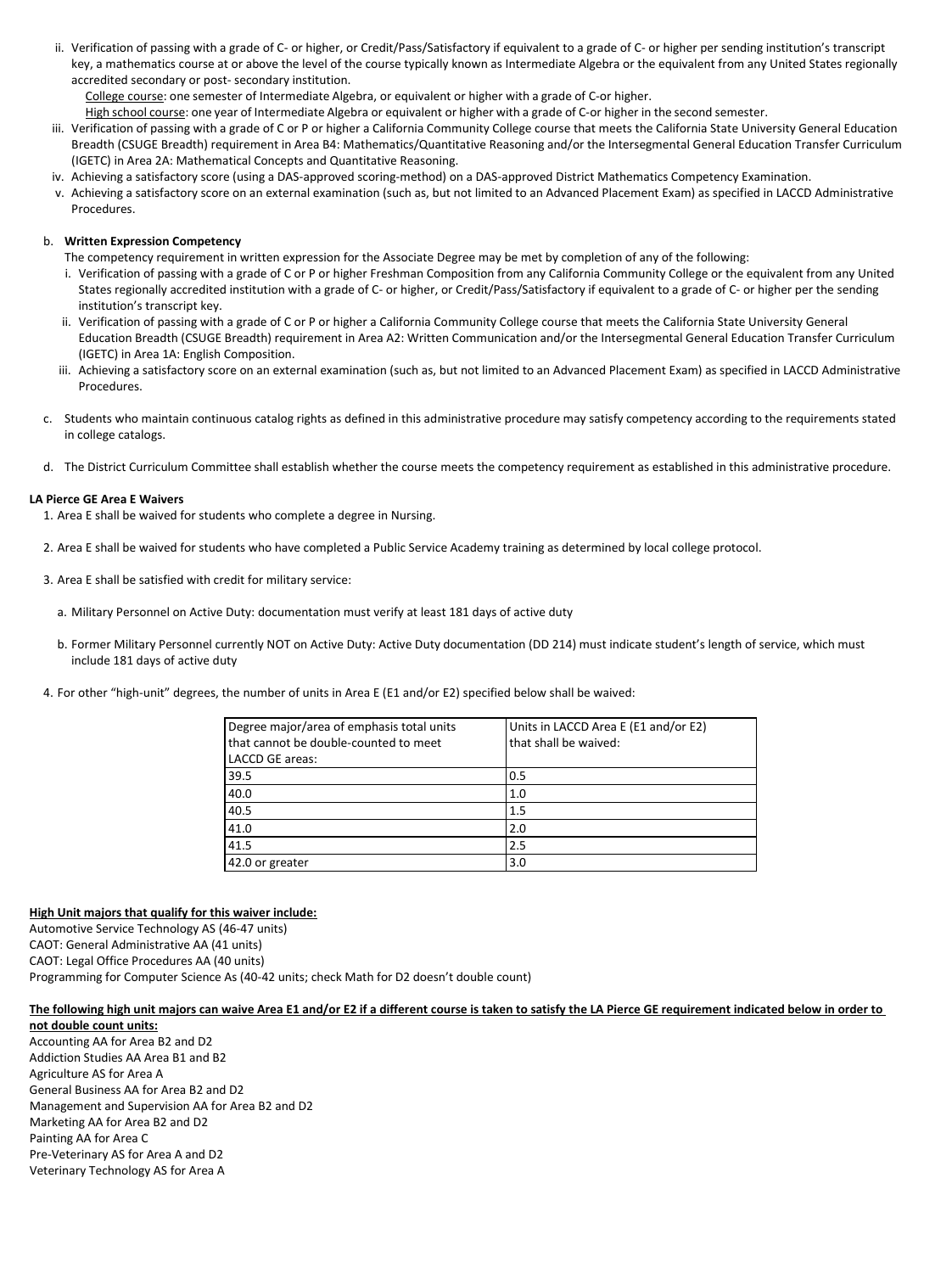#### **Degrees Earned from Other United States Regionally Accredited Postsecondary Institutions**

#### I. **Associate Degrees**

LACCD Associate Degree general education requirements are fully satisfied by students who have earned an Associate degree from a United States Regionally Accredited Institution. The Associate Degree competency requirements in mathematics and written expression must still be satisfied and will be evaluated on an individual student basis.

#### II. **Bachelor's Degrees**

LACCD Associate Degree general education requirements and mathematics and written expression competency requirements are fully satisfied by students who have earned a Bachelor's degree or higher from a United States Regionally Accredited Postsecondary Institution.

#### III. **California Community College Graduation Requirement in Ethnic Studies**

All students must meet the Ethnic Studies graduation requirement, regardless of the level of the previously earned degree, and will be evaluated on an individual basis.

# **Graduation Requirements for Associate Degree in Nursing**

To obtain an associate degree in nursing, students who have baccalaureate or higher degrees from a United States Regionally Accredited Postsecondary Institution are only required to complete the course work that is unique and exclusively required for completion of the registered nursing program, including prerequisites and nursing course work.

These students are not to be required to complete any other courses required by the college for an associate degree.

# **Double-Counting of Coursework**

A course may only be counted once for General Education purposes. However, a course may be used to simultaneously satisfy both a General Education requirement and a major/area of emphasis requirement. There is no limit on the number of courses that may be used simultaneously in this manner.

Students may also simultaneously apply the same course toward satisfaction of the LACCD General Education Plan, the CSU GE Breadth Certification requirements and the Intersegmental General Education Transfer Curriculum (IGETC) requirements.

#### **Conferring the Degree when offered at multiple LACCD Colleges**

A student may choose to earn a degree from any college in the LACCD regardless of home college status provided that the student meets the associate degree residency requirement at the college selected by the student to confer the degree. While students may meet all requirements at multiple LACCD colleges, including residency, for the same degree, as defined by degree type and major title, only one degree will be awarded by the LACCD

#### **Additional and Concurrent Associate Degrees**

Additional Associate Degrees: Students who have previously earned an associate degree or higher from a United States regionally accredited institution will be granted an additional associate degree when the following requirements have been met:

Pursuant to catalog rights, described herein, completion of all current degree requirements – i.e., scholarship, residency, competency, general education, and major requirements.

Major course requirements completed in previous degrees awarded can be used again for additional degrees. See AP 4051 Acceptance and Evaluation of External Coursework

There is no limit to the number of additional associate degrees that can be awarded provided that all the above requirements have been met.

Completion of any additional requirements, including new units, as determined by the college through collegial consultation with the college Academic Senate in accordance with the provisions of the Academic Senate and the Board of Trustees Shared Governance Board Policy (BP/AP 2510, Participation in Local Decision Making).

Concurrent degrees: Concurrent degrees are degrees awarded in the same semester. Students may petition and be awarded concurrent associate degrees in different majors if the following criteria are met:

- Pursuant to catalog rights, described above, completion of all current degree requirements: scholarship, residency, competency, general education, and major requirements.
- There is no maximum number of concurrent degrees that a student may be awarded.
- If a course is a major requirement for each concurrent degree, it may be applied toward satisfaction of each major degree requirement.

Completion of the General Education requirements for one associate degree will fulfill the general education requirements for additional and concurrent degrees, if the same general education pattern applies to the additional or concurrent degree. If each degree requires the completion of different general education patterns, the general education pattern of each degree must be fulfilled. Courses may be applied toward the general education requirements for each additional or concurrent degree.